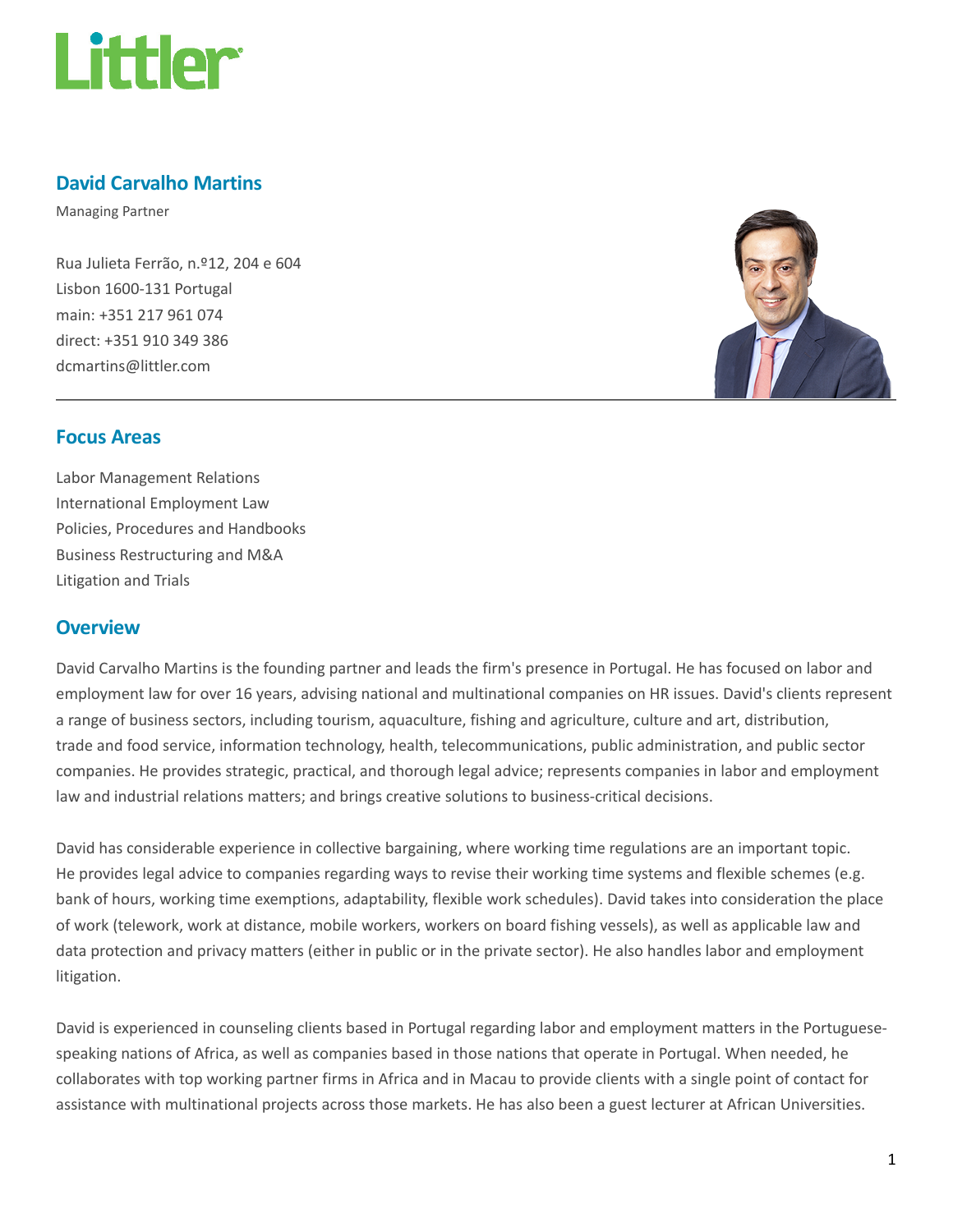

David is guest lecturer at the University of Lisbon – Faculty of Law, on topics such as Introduction to the Study of Law, General Theory of Civil Law, Contracts Law, Rights in Rem Law, Succession Law, Civil Procedure Law, Commercial Law, Economy Law, European Union Law, Private International Law and Labor Law. In 2021, David was appointed as global coordinator of the young scholars section of the International Society for Labor and Social Security Law (ISLSSL).

David is a PhD candidate at the University of Lisbon, Faculty of Law, and University of Murcia (Spain).

## Professional and Community Affiliations

- Guest Lecturer, University of Lisbon, Faculty of Law
- Member, Portuguese Bar Association
- Member, Board of Directors, Portuguese Labor Law Association (APODIT)
- Member, Spanish Labor Law Association

### Recognition

• Named, The Best Lawyers in Portugal©, 2021

### **Education**

Law Degree, University of Lisbon, Faculty of Law, 2005 Master in Law, University of Lisbon, Faculty of Law, 2010

# Bar Admissions

Portugal

### Languages

Portuguese Spanish English

### Publications & Press

Littler Global Guide - Portugal - Q1 2022 Littler Global Guide Quarterly April 18, 2022

Littler Global Guide - Portugal - Q4 2021 Littler Global Guide Quarterly January 19, 2022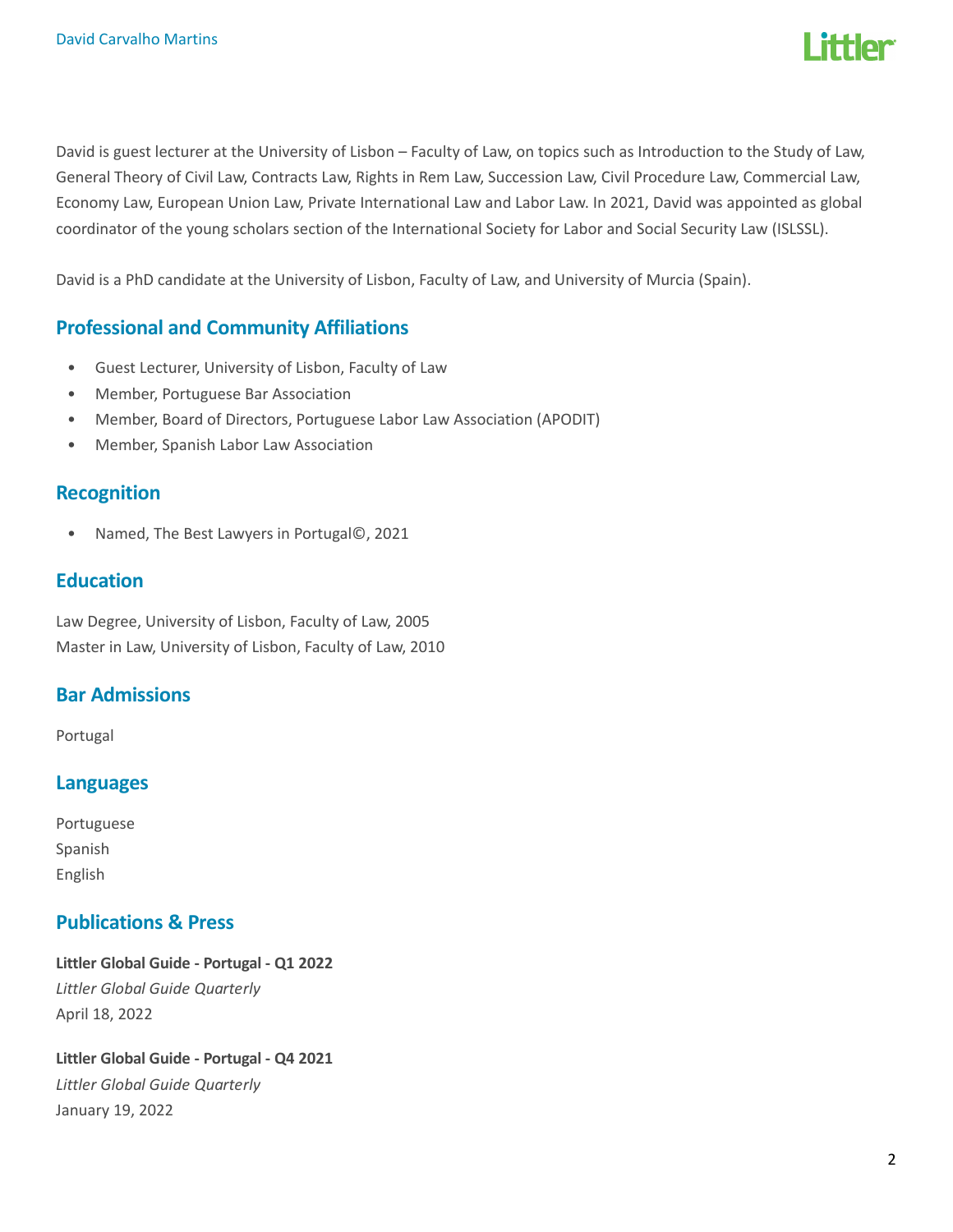

# Can the boss come home? What are extra expenses? 10 questions and answers about the new telework regime O Jornal Económico

January 6, 2022

#### The New Telework Regime in Portugal: 50 Questions & Answers

Littler Report January 5, 2022

### Portugal Implements New Remote Work Law

WorldatWork November 15, 2021

#### Littler Continues Global Growth and Deepens European Presence with Expansion into Portugal

Littler Press Release November 2, 2021

#### Sexual Harassment and Mobbing: Recent Amendments in Portuguese Law

European Labour Law Journal, vol. 10(2) 2019

#### Transfer of an Economic Unit in Portugal: New Regulation

European Labour Law Journal, Vol. 9 2018

#### Transfer of an Economic Unit: Requirements, Effects and Recent CJEU Ruling

European Labour Law Journal, I 2018

Whistleblowing and the ECHR Case Heinisch v. Germany: Polish and Portuguese Perspectives 2017

# Labour Effects of Corporate Groups in Portugal IusLabor March 2017

Labour Law in Portugal between 2011 and 2014 International Society for Labour and Social Security Law August 2014